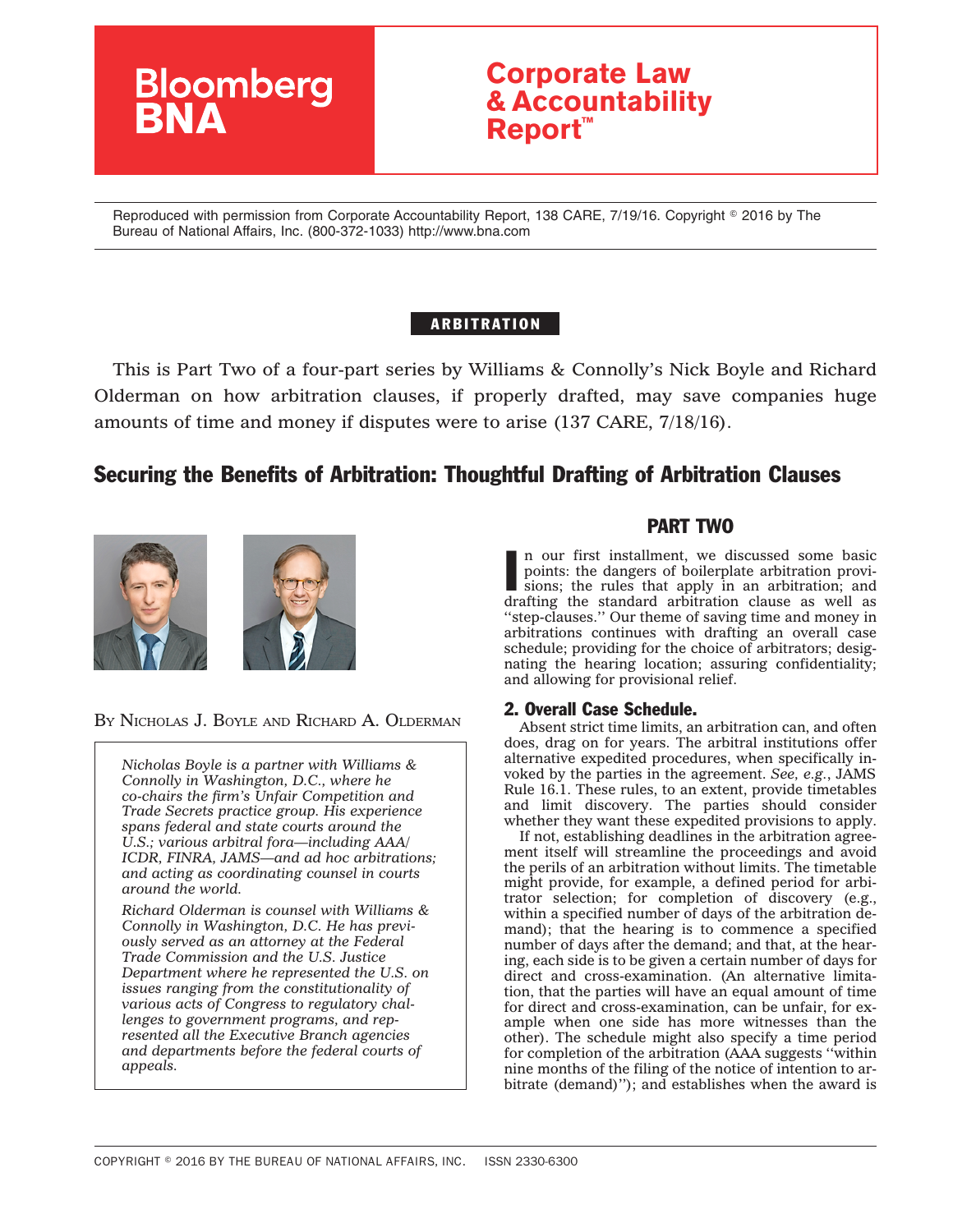2

to be rendered (for example, within a specified number of days after the close of the hearing, or service of the post-hearing briefs).

AAA suggests this clause to address the duration of the arbitration proceeding:

The award shall be made within nine months of the filing of the notice of intention to arbitrate (demand), and the arbitrator(s) shall agree to comply with this schedule before accepting appointment. However, this time limit may be extended by agreement of the parties or by the arbitrator(s) if necessary.

#### *Id*. at 29.

A more comprehensive provision, suggested by JAMS, provides as follows:

The following time limits are to apply to any arbitration arising out of or related to this Agreement:

(1) Discovery is to be completed within \_\_\_ days of the service of the arbitration demand; (2) The evidentiary hearing<br>on the merits ("Hearing") is to commence within days on the merits ("Hearing") is to commence within of the service of the arbitration demand; (3) At the Hearing, each side is to be allotted  $\_\_\_\_\_\$  days for presentation of direct days for presentation of direct evidence and for cross-examination; (4) A brief, reasoned award is to be rendered within 45 days of the close of the Hearing or within 45 days of service of post-hearing briefs if the arbitrator(s) direct the service of such briefs.

The arbitrator(s) must agree to the foregoing deadlines before accepting appointment.

Failure to meet any of the foregoing deadlines will not render the award invalid, unenforceable or subject to being vacated. The arbitrator(s), however, may impose appropriate sanctions and draw appropriate adverse inferences against the party primarily responsible for the failure to meet any such deadlines.

JAMS Clause Workbook 8 (eff. Apr. 1, 2015).

The College of Commercial Arbitrators (CCA) has encouraged time limits: ''There is no reason why time limits cannot be placed on completing a commercial arbitration, and many thoughtful observers believe that such limits are the single most effective device available for reining in arbitration cost and delay.'' CCA, *supra*, at 27, comments; *see id.* (observing that Parkinson's rule (work expands to fill the time available for its completion) ''is especially true in commercial arbitration where the stakes are often high, those doing the work are typically conscientious 'Type A' lawyers, and all actors, both counsel and arbitrators are being paid by the hour.''). Once the time limits are established they should be followed, absent extraordinary circumstances.

#### 3. Choosing the Arbitrators.

Selecting the arbitrator or arbitrators is the most important step in the arbitration process. *See id*. at 32, comments. (''[T]he selection of an appropriate arbitrator or arbitration tribunal is nearly always the single most important choice confronting parties in arbitration; a misstep in the choice of arbitrator(s) may undermine many other good choices.'') (footnote omitted). The choice is critical for at least two reasons: ''They will likely provide the only review of the case's merits, and arbitrators will have primary control over the process itself.'' Jay Folberg et al., *Resolving Disputes: Theory, Practice & Law,* 470-73 (2008).

The qualities you are seeking in an arbitrator, or the particular arbitrator himself or herself, can be specified in the agreement. Alternatively, if JAMS, AAA or CPR

is administering the arbitration, these associations provide the parties with a list of proposed arbitrators generally familiar with the subject area at issue. However the arbitrators are chosen, certain considerations are paramount.

Perhaps most importantly, the arbitrator must have a manageable caseload, one that will not delay the scheduling of your arbitration. Other factors to consider include the arbitrator's legal, technical or commercial background; his or her experience, reputation, and commitment to economies and efficiencies; and (where relevant) his or her fluency in certain languages. You may be looking for a retired judge from a particular court, a lawyer with certain experience and expertise or an accountant or patent engineer. *See* Jay E. Grenig, *Alternative Dispute Resolution* § 7:40 (2005 & Supp. 2016) (listing these factors to consider: arbitrator experience, education, skill in conducting hearings, prior rulings in similar cases, availability, timeliness of awards and fee schedule). A sample clause addressing arbitrator qualifications, suggested by the AAA, is the following:

The arbitrators will be selected from a panel of persons having experience with and knowledge of electronic computers and the computer business, and at least one of the arbitrators selected will be an attorney.

*See* AAA, *Drafting Dispute Resolution Clauses: A Practical Guide*, 24 (2013).

Or, in the alternative:

The panel of three arbitrators shall consist of one contractor, one architect, and one construction attorney.

AAA, *supra*, at 24. The clause should also address the procedure for selecting the arbitrators. The AAA suggests this short provision for a single arbitrator: ''In the event that arbitration is necessary, [name of specific arbitrator] shall act as the arbitrator.'' *Id*. at 23. The AAA correctly notes, however, that ''the potential unavailability of the named individual in the future may pose a risk.'' *Id*.

The AAA also provides two alternative provisions for selecting three arbitrators in a timely manner:

The arbitrator selected by the claimant and the arbitrator selected by respondent shall, within 10 days of their appointment, select a third neutral arbitrator. In the event that they are unable to do so, the parties or their attorneys may request the American Arbitration Association to appoint the third neutral arbitrator.

Or:

Within 14 days after the commencement of arbitration, each party shall select one person to act as arbitrator and the two selected shall select a third arbitrator within 10 days of their appointment. [The party-selected arbitrators will serve in a non-neutral capacity]. If the arbitrators selected by the parties are unable or fail to agree upon the third arbitrator, the third arbitrator shall be selected by the American Arbitration Association.

*Id*. The typical arbitration demand is made in accordance with the terms of the agreement, which often calls for a demand letter by a party, and the designation of the petitioning party's chosen arbitrator. If the agreement has set a specific time for the other party to designate an arbitrator, it is at this point that the period to designate commences running.

There are instances where a party to the agreement, upon receipt of a demand letter, refuses to arbitrate, and the demanding party brings suit in federal court for